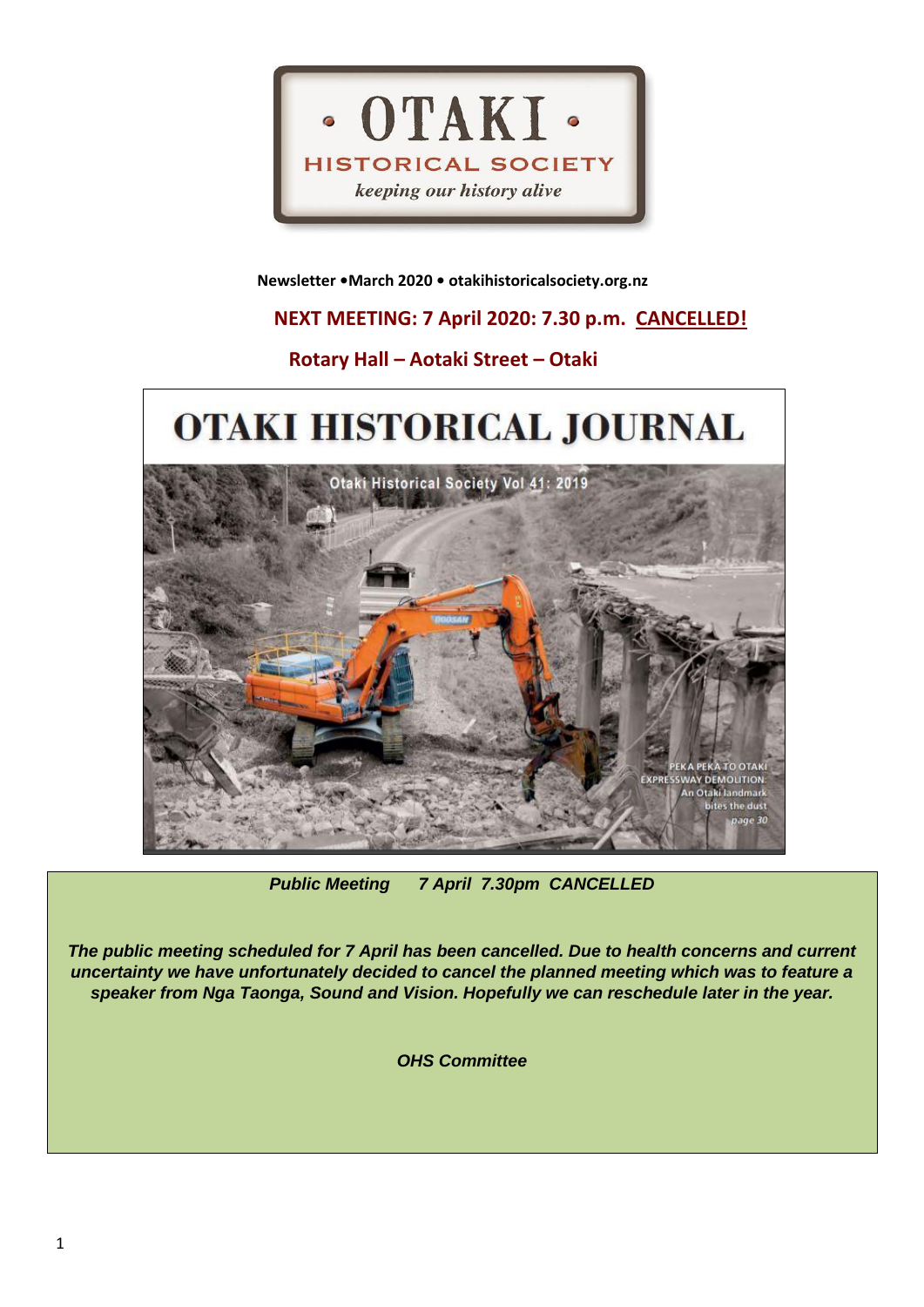## *February Public Meeting*

This meeting was a change from the norm when members took part in a walk around the old Hospital and Sanitorium grounds in Mill Road, Otaki. Clasping maps of the original layout over 30 members followed the tracks discovering where the nurses' home was and seeing many relics left from the busy days of the 'San'. A very interesting evening and very relevant to the current museum exhibition.

## *The advertisement published in Dunedin in 1860 illustrates one of the many talents of Octavius Hadfield.*



## *Other Updates*

#### *Reminder……Kiwibank to stop offering a cheque service*

Kiwibank recently announced they will not accept cheques after March 1 2020. As the society banks with Kiwibank we ask you to remember this in any financial dealings with us after that date. For all financial transactions with the Society you can direct credit to our account bank account No. **38 9004 0987739 00**. *Please ensure your name is included in reference field.*

## *Museum*

'Health on the Hill,' Otaki Museum's new exhibition opened to the public on 13 December featuring some of the history of Otaki's two hospitals: The Cottage Hospital and the Sanatorium. These were situated on the higher ground off Mill Rd. The Cottage Hospital became the Maternity Home in 1945 and is now the Otaki Community Health Centre. The Sanatorium closed in 1964. The building was subsequently used by Kimberley Hospital and Training Centre for some residents until 1985. The old buildings were demolished in 1997. The exhibition includes profiles of notable staff, medical and nursing memorabilia and recollections from some users of the services.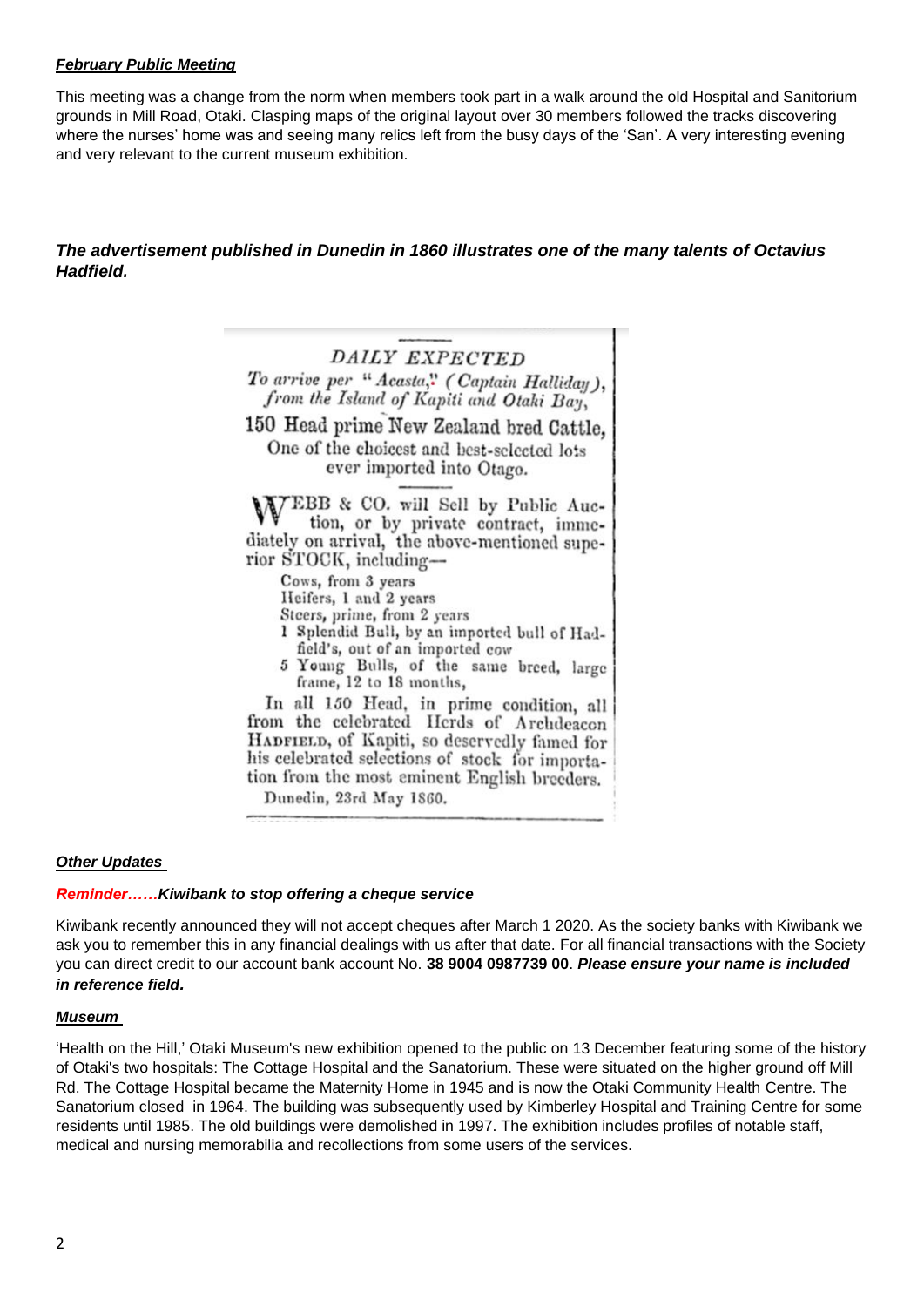

*Otaki Sanitorium*



# *Reading Room Have you visited this fascinating repository yet!!*

This facility has been launched as the 'Anne Thorpe Reading Room' in recognition of Anne Thorpe who was instrumental in the setting up of the museum*.* 

The back room at the museum has been refurbished as a workspace and research/reading room. Available for public viewing are artefacts, photographs, family histories, scrapbooks etc. which are in the care of the Heritage Bank Trust and OHS. Visitors can also be given assistance to access the OHS Journal Index. We welcome this facility and encourage members to use these valuable resources for research or general interest.

## *Radio Interviews*

These broadcasts continue on Coast Access Radio and Beach FM. Undertaken by committee members Annie Bythell and Sarah Maclean, these sessions are varied and always interesting. Make sure you tune in or catch up on the Coast Access session via their website. [www.coastaccessradio.org.nz](http://www.coastaccessradio.org.nz/) . The Beach FM sessions are on the last Thursday of the month.

## **2020 Journal**



## . **We are already planning the 2020 issue**

As always, we welcome any and all contributions from members, family or friends so if you would like help in putting your memories or ideas into an article for the journal please contact our Editor, Sarah Maclean at [otakihistoricalsociety@yahoo.com](mailto:otakihistoricalsociety@yahoo.com) or [otakihistoricalsociety@gmail.com,](mailto:otakihistoricalsociety@gmail.com) or speak to any of our committee members.

## *Previous Journals*

The society has past journals available for sale at varying prices (from \$5). Please contact us to confirm the availability and cost of any of these journals you are interested in.

**Note:** Digitised copies of out of print journals and/or articles from any of our journals can be purchased from the society. Contact us for costs and further details.

Follow the link to our website to see all the covers of previous issues, click on the image to view the contents and make your choice! <https://www.otakihistoricalsociety.org.nz/journals>

## *OHS Website and Index*



Our website has recently been refreshed. Click on the 'News and Events' tab to view a feed from our facebook page. This is a great way to see Facebook posts for those who do not use Facebook.

The new index updated with entries from the 2019 journal will shortly be available!!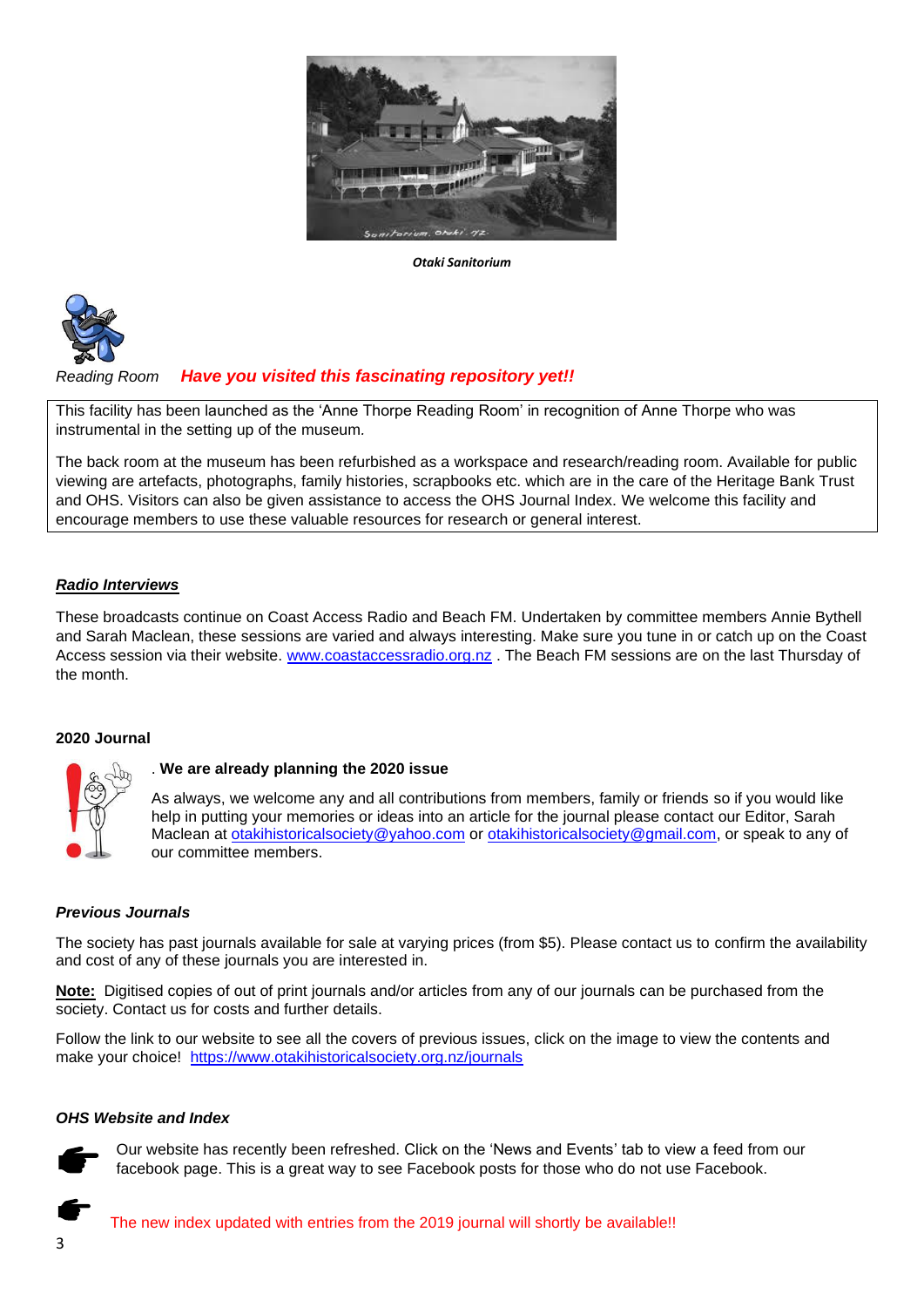We now have some of our past newsletters available on the website. Click on the 'Newsletters' tab at the top of the home page to view.

The index is available on the website. [www.otakihistoricalsociety.org.nz](http://www.otakihistoricalsociety.org.nz/) The index is a valuable tool for researchers and members seeking information relating to the content of our 40 journals. Use the index to see if your interests (or family) are mentioned. If you find relevant information, refer to your journals or contact the Society to obtain past issues or digitised articles or journals.

The website also has many photographs and a very interesting timeline of Otaki's history for your viewing.

Journals and photographs can be purchased through the website and you can also join the society or renew your subscription. Submission forms for journals, subscriptions, queries are available.

## *OHS Facebook Page*

See our page for meeting information, photographs and other updates.

<https://www.facebook.com/otakihistoricalsociety/>

#### *Correspondence*

Correspondence numbers continue to be steady and include requests for information, photographs and journals as well as business as usual.

## *Upcoming Events*

#### *OHS Public Meetings*

**April 7th 2020:** This meeting is now cancelled.

**June 21 2020:** The society will join Friends of Otaki River in tree planting along the river. All members are encouraged to attend. More details will be provided in the May newsletter and on our facebook and website pages.

## *Reminder*

The Society warmly welcomes:

- Ideas and articles for future journals
- Photographs, manuscripts and documents etc. relating to the history of Otaki and its surrounds
- New members
- Contact us at: [otakihistoricalsociety@yahoo.com](mailto:otakihistoricalsociety@yahoo.com)

|      | Snippets from the Press Apr - May                                                 | <b>Courtesy Papers Past et al</b>                                                                                                                                                                                                                  |
|------|-----------------------------------------------------------------------------------|----------------------------------------------------------------------------------------------------------------------------------------------------------------------------------------------------------------------------------------------------|
| 1842 |                                                                                   | Otaki.<br>MR. TAYLOR begs to intimate to his<br>a House of Entertainment at Otaki, and hopes<br>that the cleanliness and comfort of his establish-<br>ment will secure him a liberal share of the<br>public patronage.<br>Otaki, January 21, 1842. |
|      |                                                                                   | Urui,<br>One mile on the Port Nicholson side of Waikanai.<br>MR. JENKINS begs to announce, that he has opened a House for the convenience of the public, and trusts that the board and lodging he provides will secure him liberal<br>support.     |
|      | Te Uruhi Accommodation House Waikange River<br><b>Mouth. Ack:Turnbull Library</b> | Mr. Jenkins can at all times provide-gentle-men with the means of crossing to Kapiti.<br>Urui, January, 1842.                                                                                                                                      |
|      | Note different spellings in newspaper advertisement.                              |                                                                                                                                                                                                                                                    |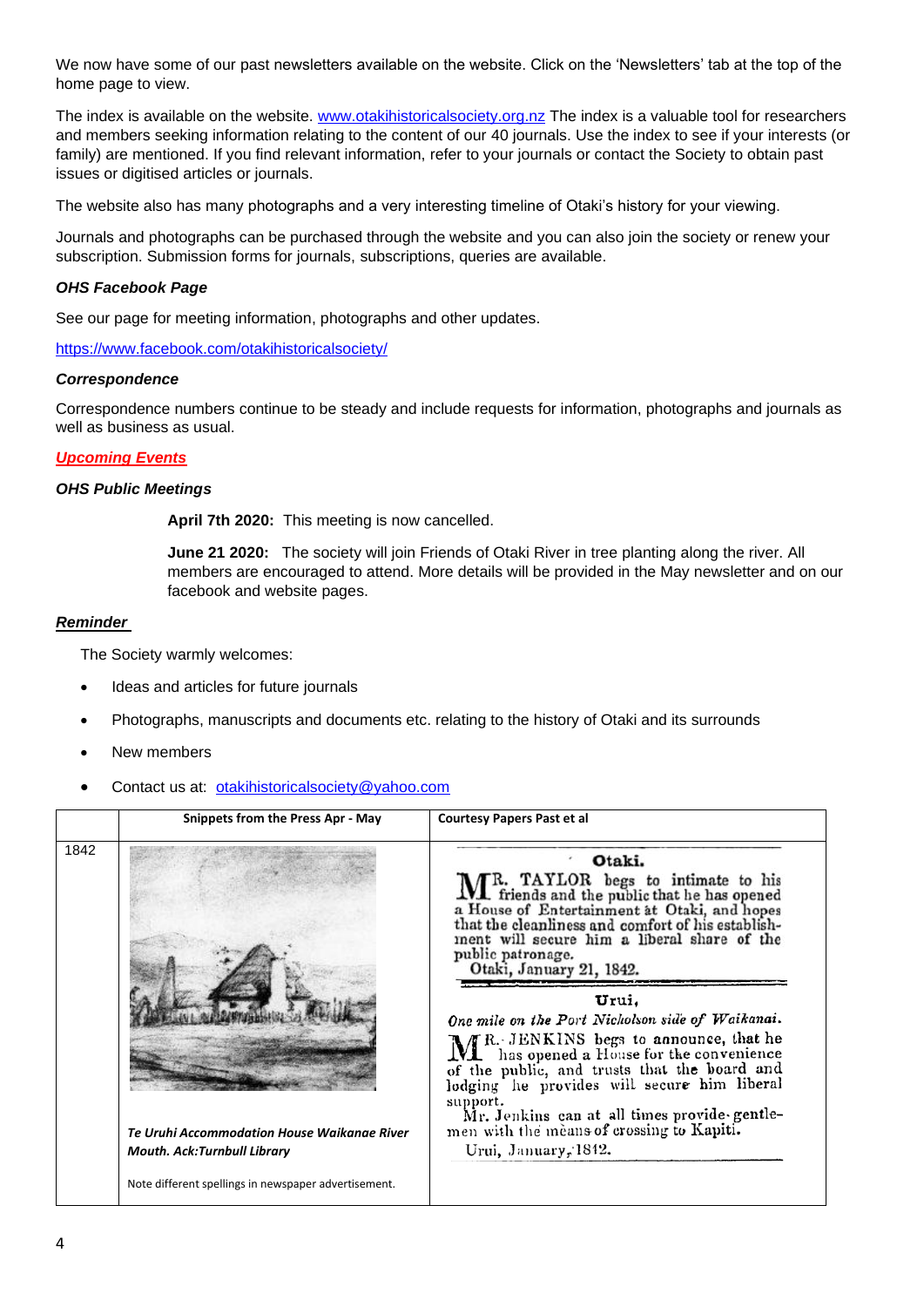| 1880 | Below are three fascinating articles relating to                                                                                                                                                                                                                                                                                                                                                                                                                                   |                                                                                                                                                                                                                                                                                                                                    |
|------|------------------------------------------------------------------------------------------------------------------------------------------------------------------------------------------------------------------------------------------------------------------------------------------------------------------------------------------------------------------------------------------------------------------------------------------------------------------------------------|------------------------------------------------------------------------------------------------------------------------------------------------------------------------------------------------------------------------------------------------------------------------------------------------------------------------------------|
|      | <b>William Jenkins</b><br>https://paperspast.natlib.govt.nz/newspapers<br>/NZMAIL18800424.2.46?end date=31-05-<br>1880&items per page=10&query=william+Je<br>nkins&snippet=true&start_date=01-01-1880<br>https://paperspast.natlib.govt.nz/newspapers<br>/NZMAIL18960109.2.40.6?items per page=1<br>0&query=otaki+hero+jenkins&snippet=true<br>https://paperspast.natlib.govt.nz/newspapers<br>/PBH18800526.2.10?items per page=10&pag<br>e=2&query=otaki+hero+jenkis&snippet=true | William Jenkins feeding poultry at his home in Otaki<br><b>Ack:National Library</b>                                                                                                                                                                                                                                                |
| 1880 | Otaki Gorge Ack: Manawatu Heritage                                                                                                                                                                                                                                                                                                                                                                                                                                                 | FOR SALE, FREIGHT, OR CHARTER,<br>Built under the superintendence of Captain Thomas,<br>at Otaki, of the splendid timber growing on<br>the banks of the Otaki River,<br>THE GANET, 40 tons, new<br>measurement, daily expected to<br>arrive. For particulars apply to<br>WALLACE, WHITE, & WALLACE.<br>Wellington, August 1, 1842. |
| 1920 | Large auction of land in Otaki town. Dozen                                                                                                                                                                                                                                                                                                                                                                                                                                         | OTAKL BOROUGH                                                                                                                                                                                                                                                                                                                      |
|      | sections sold at an average of 240 pounds per<br>acre.<br><b>Ack: LINZ</b>                                                                                                                                                                                                                                                                                                                                                                                                         |                                                                                                                                                                                                                                                                                                                                    |
| 1930 | Mr Byron Brown presented 70 acres of land to<br>the Government for a rest home. Later to<br>become Health Camp.<br>Man fell to his death from Auckland express<br>just north of Otaki                                                                                                                                                                                                                                                                                              |                                                                                                                                                                                                                                                                                                                                    |
|      | Dance in Te Horo raised 10 pounds and 10<br>shillings towards Te Horo School tennis court<br>funds                                                                                                                                                                                                                                                                                                                                                                                 |                                                                                                                                                                                                                                                                                                                                    |
|      | Otaki Anglican church is nearing completion                                                                                                                                                                                                                                                                                                                                                                                                                                        |                                                                                                                                                                                                                                                                                                                                    |
|      | Water races at Hautere in danger of collapsing<br>leaving settlers without water. A petition to<br>have them piped has been raised                                                                                                                                                                                                                                                                                                                                                 | <b>Hautere Turnips</b><br>https://envirohistorynz.com/2012/05/31/the-hautere-                                                                                                                                                                                                                                                      |
|      | Great excitement in the town due to two<br>earthquakes and a number of aeroplanes<br>flying overhead                                                                                                                                                                                                                                                                                                                                                                               | turnips-of-te-horo/                                                                                                                                                                                                                                                                                                                |